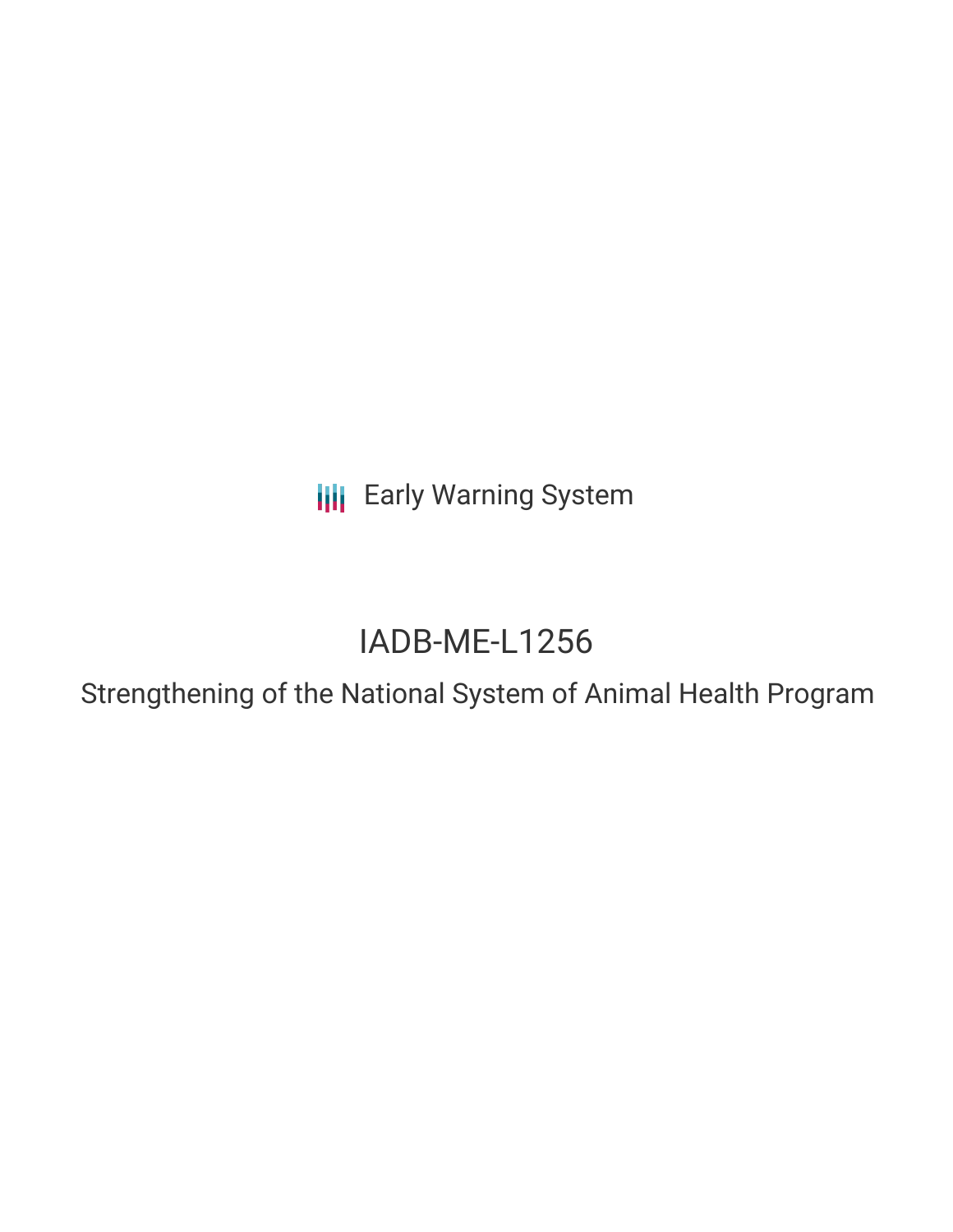

## **Quick Facts**

| <b>Countries</b>               | Mexico                                 |
|--------------------------------|----------------------------------------|
| <b>Financial Institutions</b>  | Inter-American Development Bank (IADB) |
| <b>Status</b>                  | Approved                               |
| <b>Bank Risk Rating</b>        | B                                      |
| <b>Voting Date</b>             | 2016-12-12                             |
| <b>Borrower</b>                | Estados Unidos Mexicanos               |
| <b>Sectors</b>                 | Agriculture and Forestry               |
| <b>Investment Type(s)</b>      | Loan                                   |
| <b>Investment Amount (USD)</b> | \$145.00 million                       |
| <b>Project Cost (USD)</b>      | \$145.00 million                       |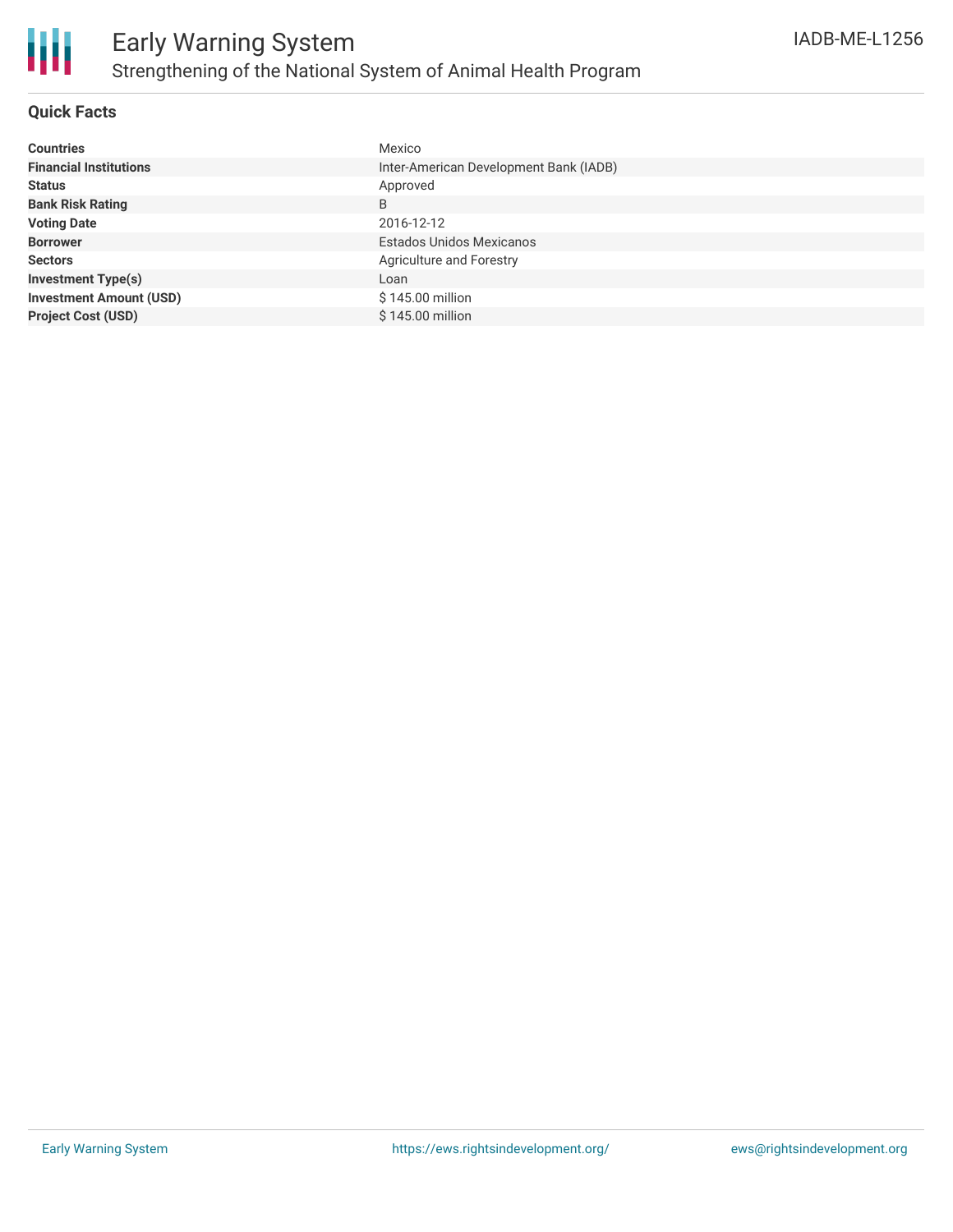

#### **Project Description**

The general objective is to improve the country's health status in order to contribute to increasing livestock productivity and access to domestic and international markets. The specific objective is to strengthen the capacity and efficiency of animal health services by updating and improving disease diagnostic services.

The program is anticipated to have positive socio-environmental impacts as a result of improvements to the country's capacity to protect animal health, as well as positive impacts on livestock productivity. The risks associated with biological contamination (risks that pathogens may escape), while minimal, are considered to be adequately controlled by the biocontainment systems the program will provide, as well as treatment of the liquid and solid waste handled pursuant to highsecurity protocols.

The risk analysis identified the following medium risks: (i) the National Service for Agrifood Health, Safety, and Quality has low technical and management capacity for supervising the construction of these types of work; (ii) defects in the designs of the laboratories; (iii) the contractor building the laboratories does poor work; and (iv) escape of pathogens that could cause disease outbreaks in animals nearby to the laboratories.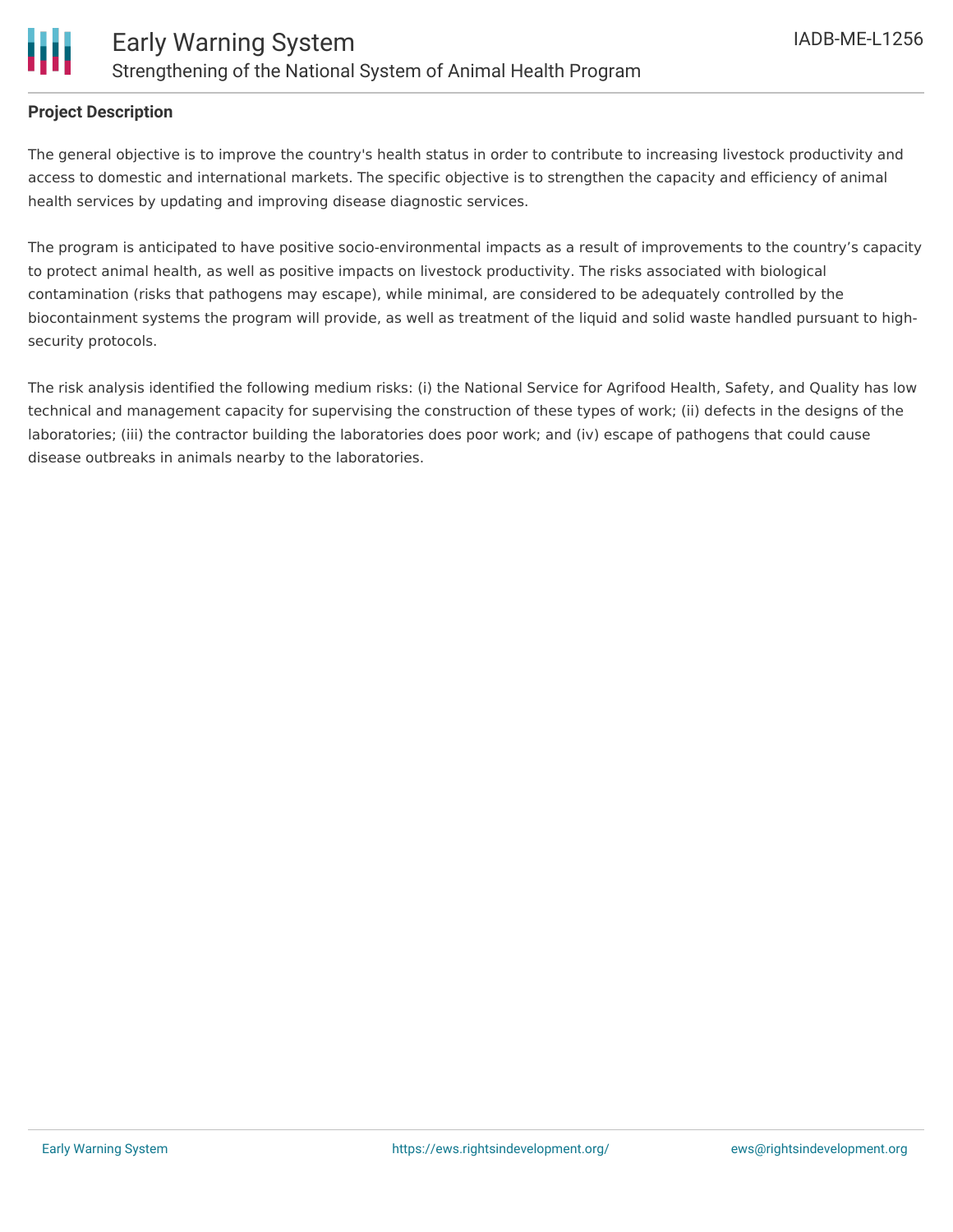

#### **Investment Description**

• Inter-American Development Bank (IADB)

The program's total cost will be US\$145 million, and the financing will be charged to the Bank's Ordinary Capital.

The program is structured as a specific investment loan to be executed over five years.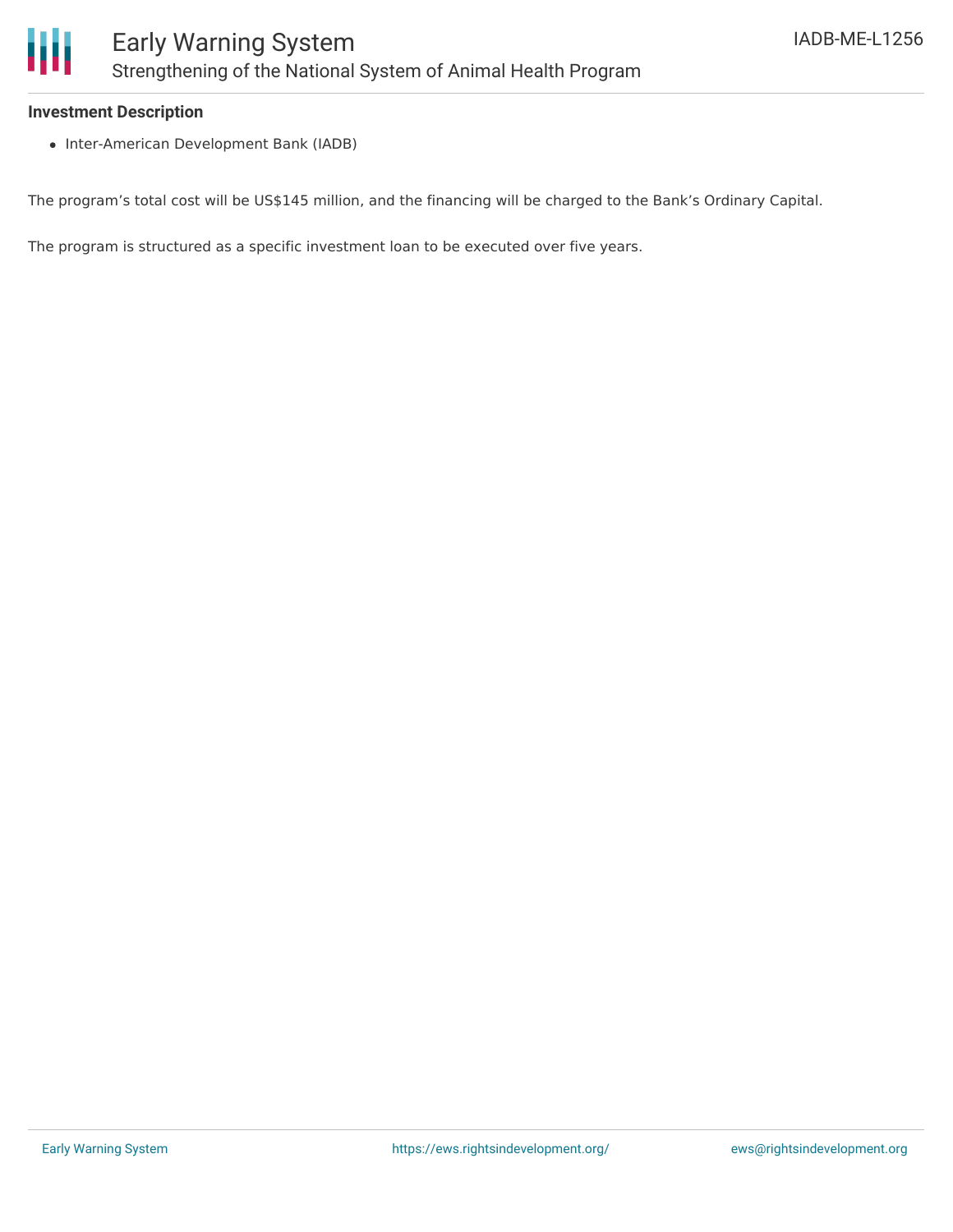

### **Contact Information**

ACCOUNTABILITY MECHANISM OF IADB

The Independent Consultation and Investigation Mechanism (MICI) is the independent complaint mechanism and fact-finding body for people who have been or are likely to be adversely affected by an Inter-American Development Bank (IDB) or Inter-American Investment Corporation (IIC)-funded project. If you submit a complaint to MICI, they may assist you in addressing the problems you raised through a dispute-resolution process with those implementing the project and/or through an investigation to assess whether the IDB or IIC is following its own policies for preventing or mitigating harm to people or the environment. You can submit a complaint by sending an email to MICI@iadb.org. You can learn more about the MICI and how to file a complaint at http://www.iadb.org/en/mici/mici,1752.html (in English) or http://www.iadb.org/es/mici/mici,1752.html (Spanish).